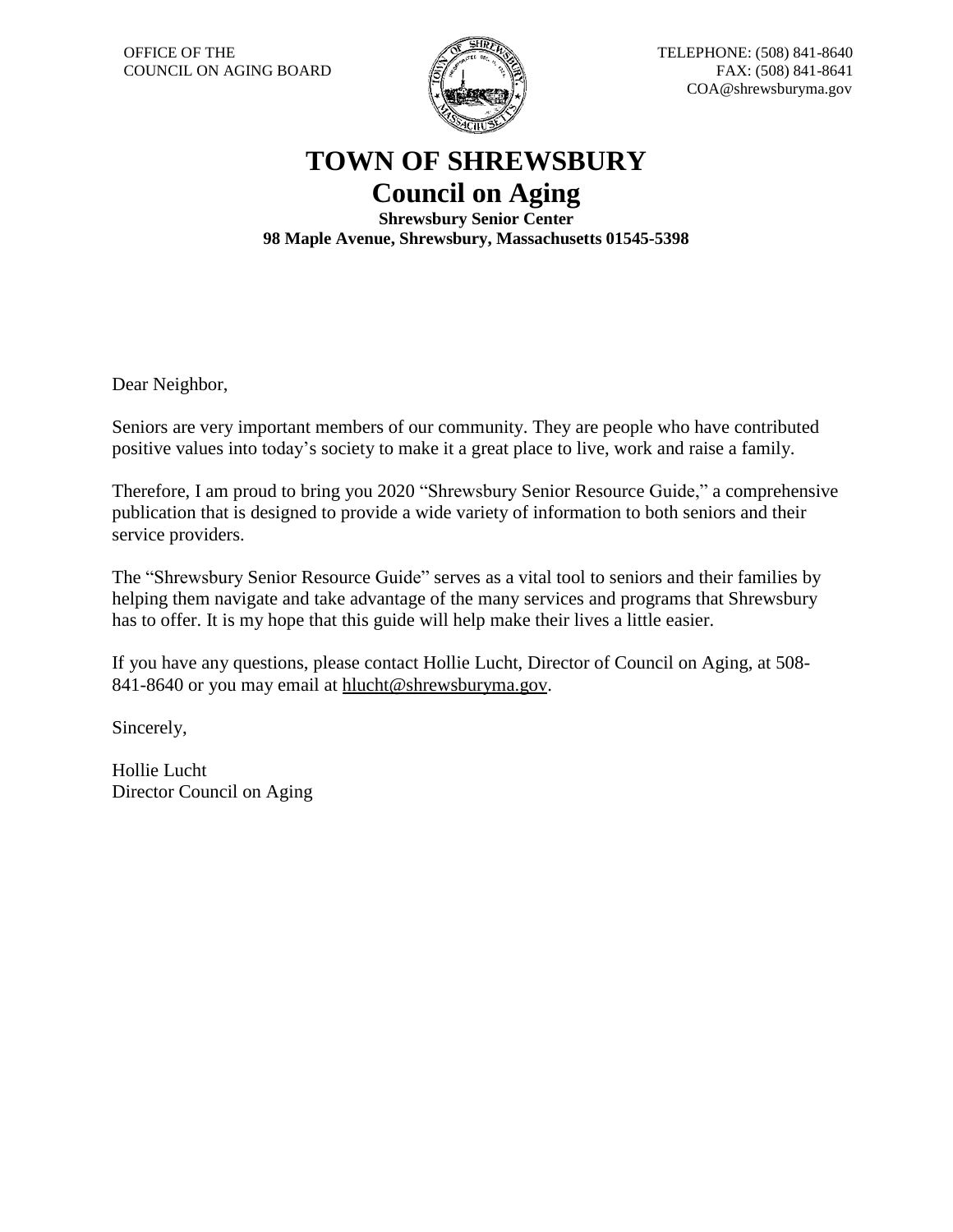# **Table of Contents**

| NURSING HOMES/ ASSISTED LIVING NEAR SHREWSBURY  12 |  |
|----------------------------------------------------|--|
|                                                    |  |
|                                                    |  |
|                                                    |  |
|                                                    |  |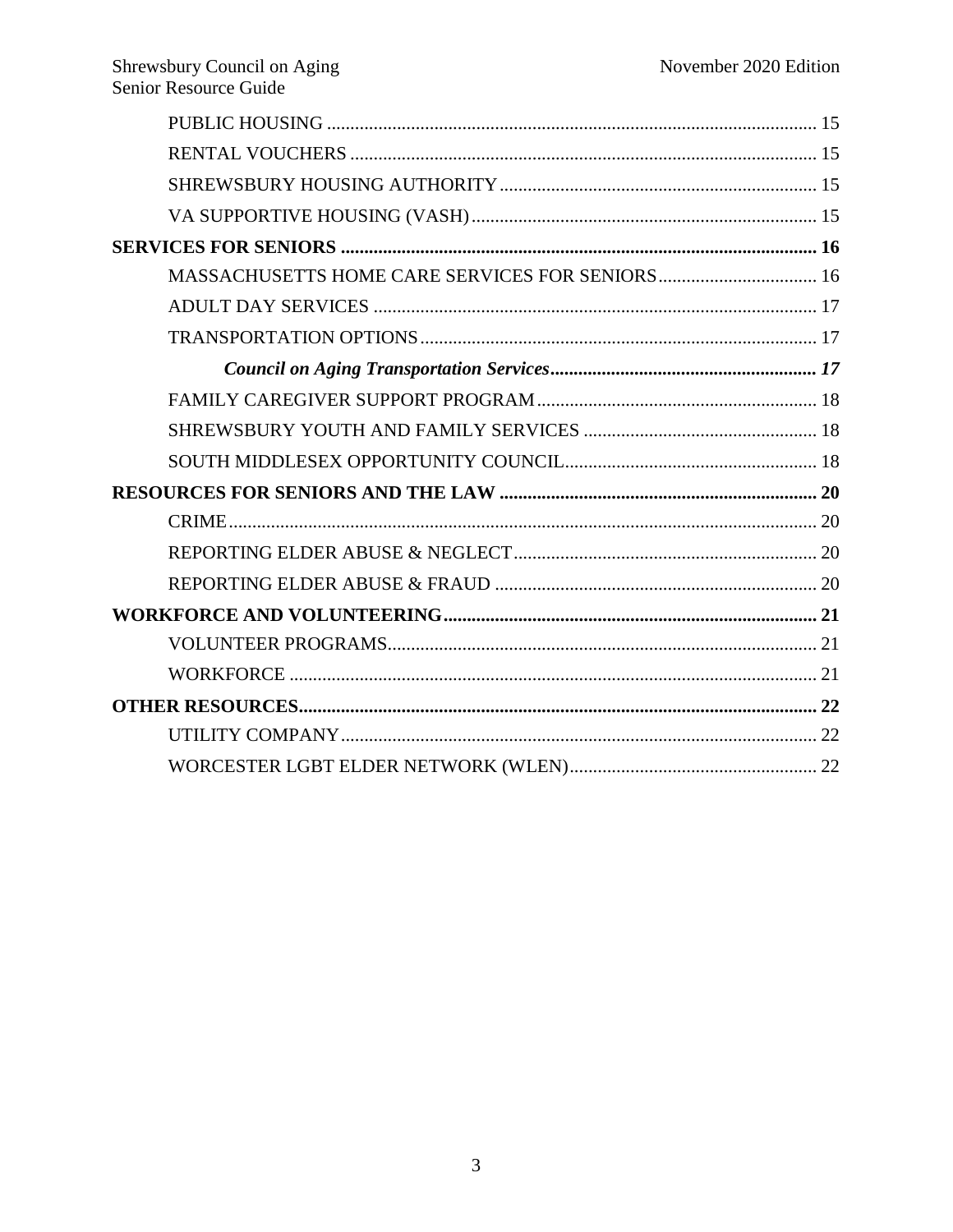## <span id="page-3-0"></span>**LOCAL SENIOR CENTERS/ COUNCILS ON AGING**

Senior centers serve persons 60 years-old and over by providing nutritious meals and a wide range of social, recreational, educational, counseling and other support services. For more information, please contact:

#### **Executive Office of Elder Affairs**

McCormick Building 1 Ashburton Place STE 517 Boston, MA 02018 617-727-7750

#### <span id="page-3-1"></span>*SENIOR LOCATIONS LISTED IN WORCESTER COUNTY*

**98 Maple Avenue** 120 Prescott Street **508-841-8640** 508-835-6916

128 Providence Street 4 Rogers Road 508-799-1232 508-366-3000

30 Providence Road 1 River Street Grafton, MA 01519 Millbury, MA 01527 508-839-9242 508-865-9154

Northborough Senior Center 119 Bearfoot Road Northborough, MA 01532 508-393-5035

**Shrewsbury Senior Center** West Boylston Senior Center **Shrewsbury, MA 01545** West Boylston, MA 01583

Worcester Senior Center Westborough Senior Center Worcester, MA 01604 Westborough, MA 01581

Grafton Senior Center Millbury Senior Center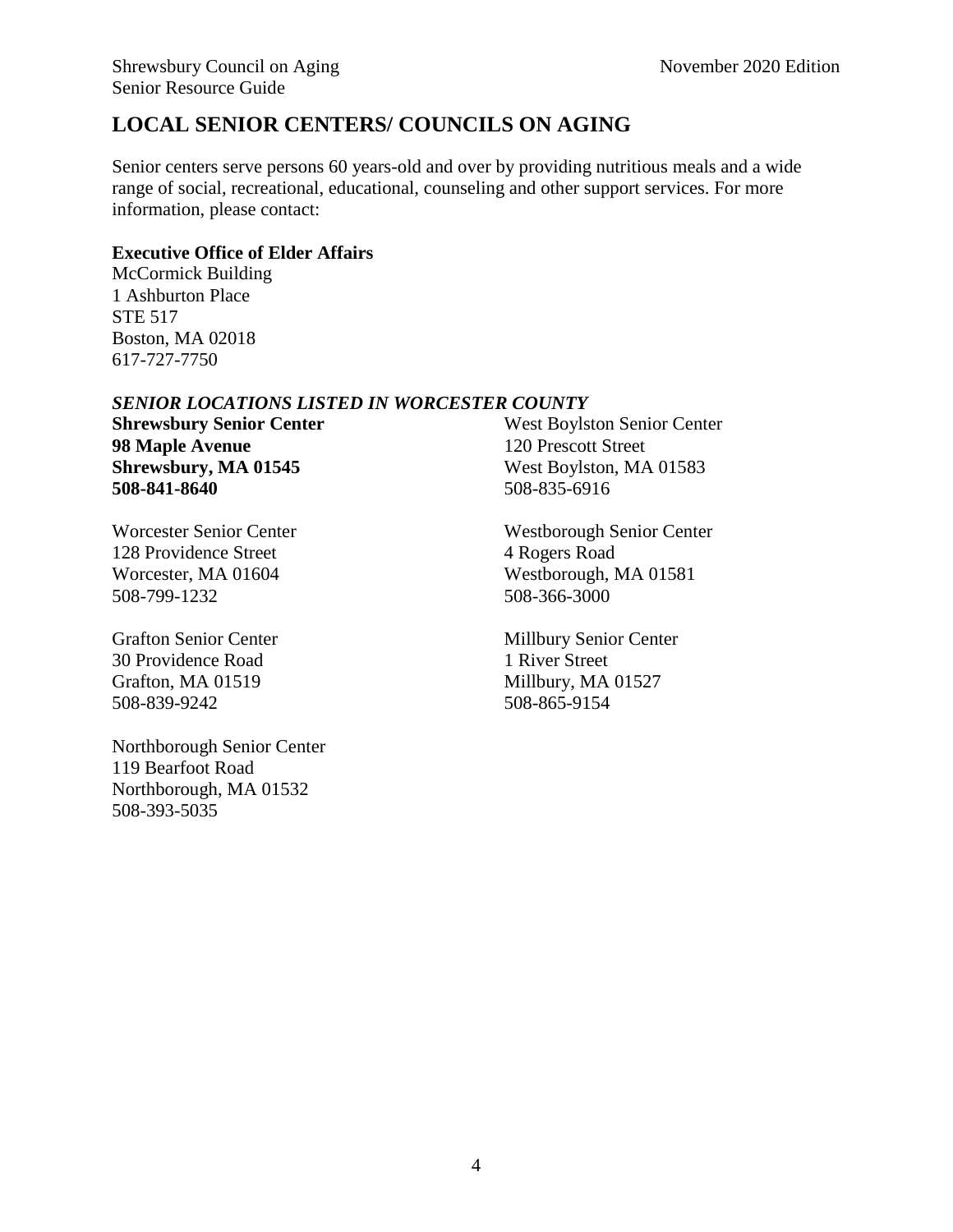## <span id="page-4-0"></span>**FINANCIAL BENEFITS AND RESOURCES FOR SENIORS**

#### <span id="page-4-1"></span>*SOCIAL SECURITY* **886-331-9069**

Social Security offers you a cash benefit based on your work history and the amount you paid into Social Security. The cash benefit helps you meet your needs due to loss of income as a result of retirement, disability, or death. You and your dependents or surviving spouse can receive the Social Security benefit. The benefit amount you will get depends on the earning records for the person who worked.

You can get the Social Security retirement benefits starting as early as age 62. To get the Social Security disability benefit, you must have become severely disabled while working. You can get this benefit at any age and must meet the work requirements. The number of quarters you will have needed to work depends on your age.

You can apply for Social Security online at: [www.socialsecurity.gov](http://www.socialsecurity.gov/) and click on "Retirement" or "Disability." You can also apply in person at your local Social Security office. You can call 1- 800-772-1213.

Worcester County Social Security Administration 51 Myrtle Street, Worcester, MA 01608 886-331-9069

#### <span id="page-4-2"></span>*SUPPLEMENTAL SECURITY INCOME (SSI)*

SSI provides a cash benefit to you every month to make sure you have a minimum level of income so that you can pay for basic needs such as food, clothing, and shelter.

SSI is a monthly payment to people with low-income who are 65 or older or blind or otherwise disabled. Payments supplement Social Security and/or other income. With some exceptions, United States citizenship is required. In addition, you must have limited income and resources. Some resources such as your home, car, and certain portions of life insurance and burial accounts may not be counted when determining whether you meet the program guidelines. Visit: [ssa.gov/ssi](file:///C:/Users/cmoriarty/Desktop/September%20Agenda/ssa.gov/ssi)

#### <span id="page-4-3"></span>*FUEL ASSISTANCE*

#### **508-841-8647**

The Fuel Assistance Program helps income-eligible households pay a portion of their winter heating bills. You may qualify for fuel assistance and discounts on utility and telephone bills.

#### <span id="page-4-4"></span>*HELP WITH MORTGAGE & FORECLOSURE PREVENTION* **800-882-1154**

Massachusetts also has a mortgage assistance program that will help residents with refinancing a mortgage, and it also assists with preventing foreclosures. This is a statewide agency. For more details, or to apply, MassHousing can be reached at 800-882-1154.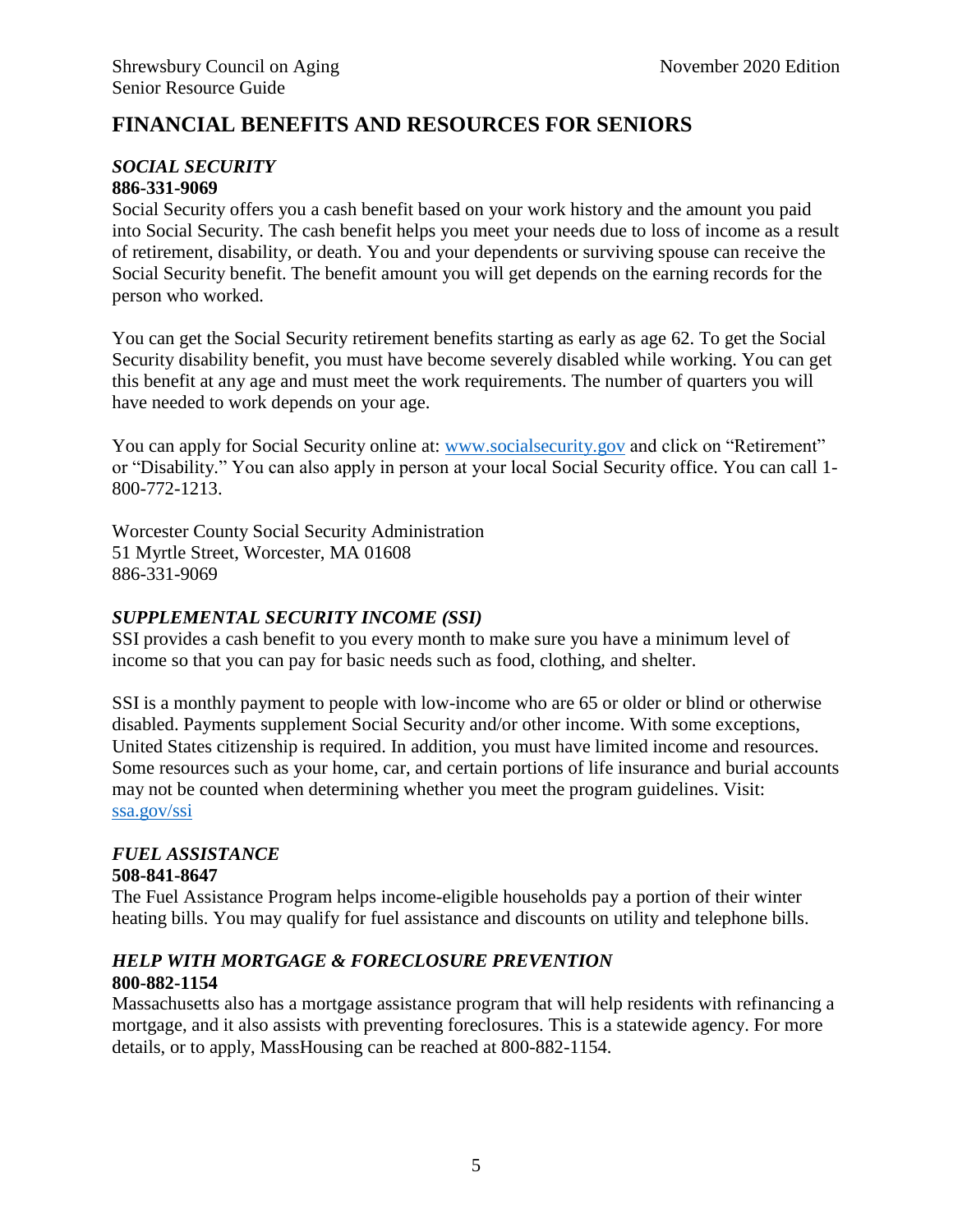#### <span id="page-5-0"></span>*AARP* **1-888-687-2277**

AARP is an interest group that focusses on issues that may pertain to the elderly. AARP offers services with its membership such as auto services, help with working and jobs, health and wellness services, help with finances, and benefits with shopping. Along with this, AARP also offers help with health, pet, property, and vehicle insurances. AARP can be reached at 1-888- 687-2277 and more information can be found on https://www.aarp.org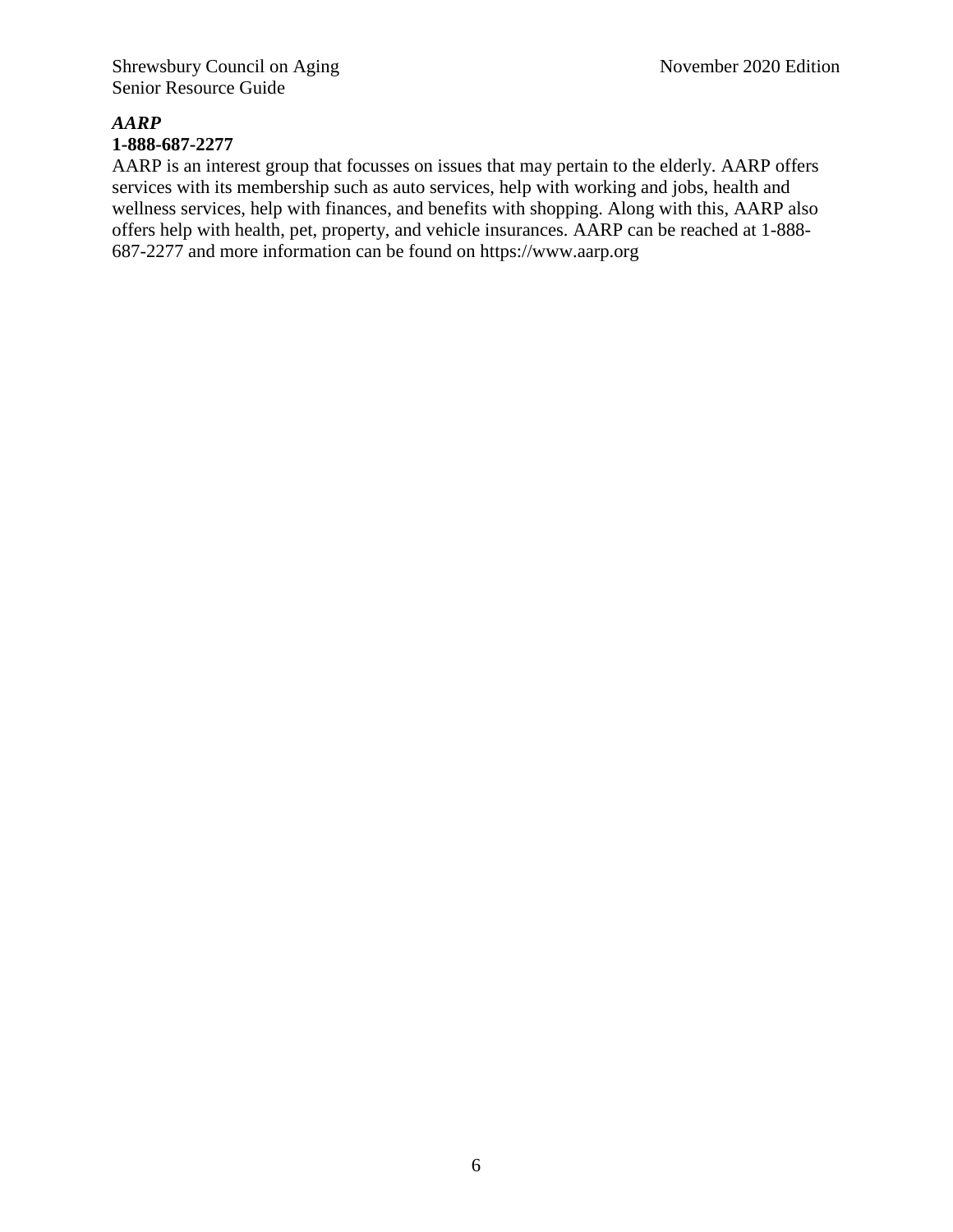### <span id="page-6-0"></span>**HEALTH AID AND RESOURCES FOR SENIORS**

#### <span id="page-6-1"></span>*WORCESTER COUNTY MAIN HOSPITALS*

UMASS Memorial Medical Center- University Campus 55 North Lake Avenue, Worcester - 508-334-1000

UMASS Memorial Medical Center – Memorial Campus 119 Belmont Street, Worcester – 508-844-1000

UMASS Memorial Medical Center- Hahnemann Campus 281 Lincoln Street, Worcester - 508-334-1000

UMASS Memorial Marlboro Hospital 157 Union Street, Marlboro – 508-481-5000

Saint Vincent Hospital 123 Summer Street, Worcester – 508-363-5000

#### <span id="page-6-2"></span>*HEALTH SAFETY NET FUND (FREE CARE)* **508-860-7700**

The Health Safety Net is a government health care assistance program. It will provide help for people who are not eligible for health insurance or people who cannot afford their medical bills and insurance. Massachusetts residents who qualify for the Safety Net can get medically necessary health services at hospitals as well as community health centers in Massachusetts either at no charge or at a reduced charge.

#### <span id="page-6-3"></span>*MASS HEALTH*

#### **1-888-665-9993**

MassHealth is a public health insurance program for residents of Massachusetts.

#### <span id="page-6-4"></span>*COMMONWEALTH CARE*

#### **1-877-623-6765**

Commonwealth Care is a Massachusetts state-government funded health insurance program that covers uninsured low and moderate-income as well as uninsured Massachusetts residents who do not qualify for MassHealth aid above.

#### <span id="page-6-5"></span>*MASSACHUSETTS PRESCRIPTION ADVANTAGE PROGRAM* **800-243-4636**

Prescription Advantage is the Massachusetts State Pharmaceutical Assistance Program (SPAP), which is overseen by the Commonwealth of Massachusetts Executive Office of Elder Affairs. It is one of the most comprehensive SPAPs in that the program provides financial assistance to both Medicare and non-Medicare qualified individuals.

Individuals who are eligible for Medicare must enroll or be enrolled in a Medicare Part D plan or a Medicare Advantage plan that has prescription coverage. When filling a prescription, Medicare is the first payer, and costs not covered by Medicare are then eligible to be paid for by the Prescription Advantage program.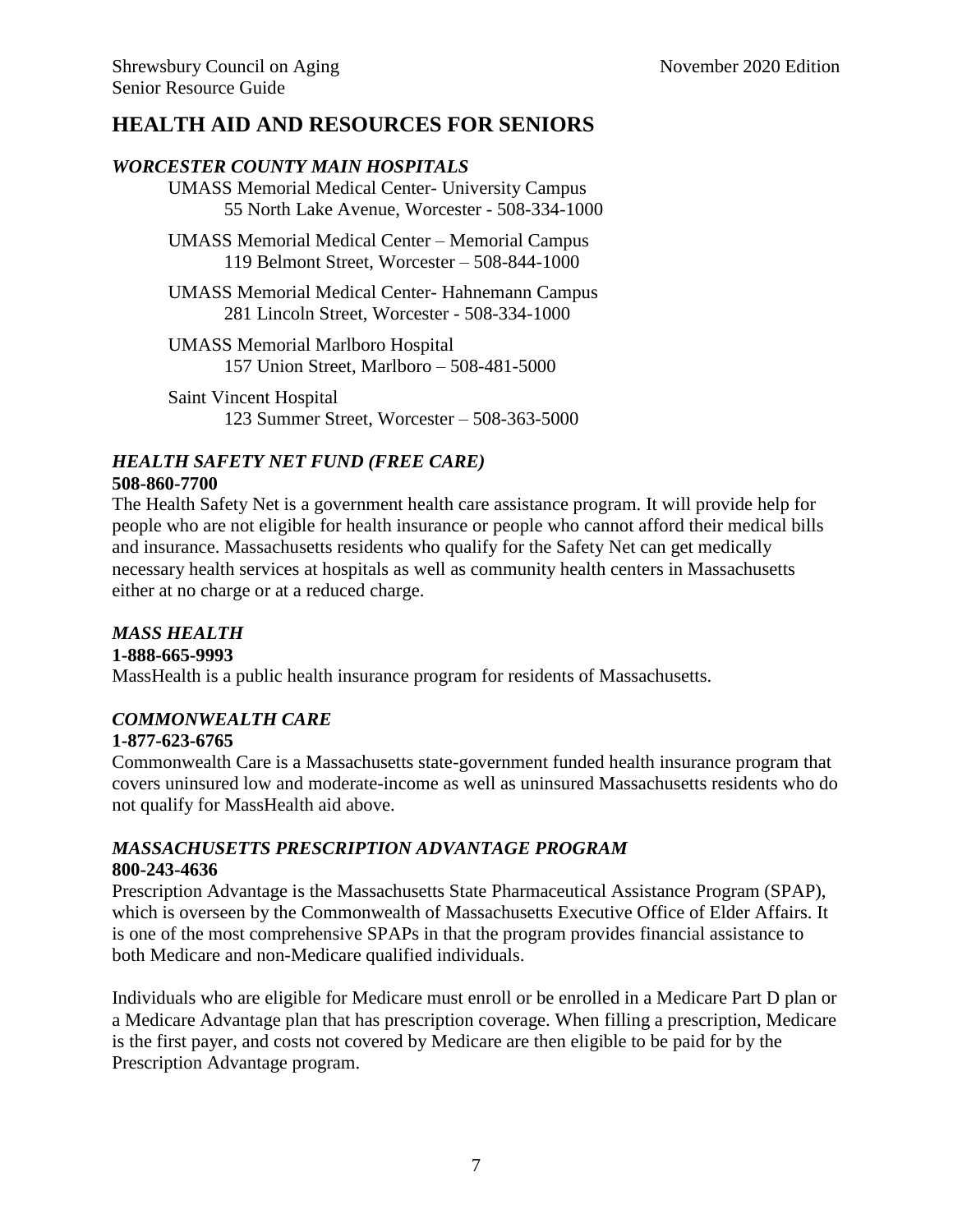For persons ineligible for Medicare, the program serves as the individual's primary coverage for prescription drugs. It helps with prescription costs directly, requiring only small deductibles or co-payments from the program participant.

There is also an annual maximum out-of-pocket spending amount set for individuals enrolled in this program, regardless of whether they are Medicare eligible or not.

The Prescription Advantage program provides different benefits depending on if the enrolled individual is or is not on Medicare. For those individuals on Medicare, Prescription Advantage will help them with the cost of their Part D drug coverage. For those individuals who are not enrolled in Medicare, the program, which has no monthly premium, will pay for their prescription medications. This is provided they have reached their individual out-of-pocket spending limit. The out-of-pocket limits vary depending on their income level.

The Prescription Advantage program does not have application or enrollment fees.

For more information about this program or to receive an application, call the toll free number at 800-243-4636 and press option #2.

#### <span id="page-7-0"></span>*MEDICARE IN MASSACHUSETTS*

Medicare is a federal health-care program for seniors and certain disabled individuals. You are eligible for Medicare benefits if you are 65 or older; qualify through disability; or if you have certain health conditions, such as end-stage renal disease or amyotrophic lateral sclerosis (ALS, also known as Lou Gehrig's disease).

Original Medicare, the government-run program, comes in two parts: Medicare Part A covers hospital and skilled nursing facility services, while Part B covers medical services, including doctor visits, lab tests, and durable medical equipment. If you stay enrolled in Original Medicare, you can also add on a stand-alone Medicare Prescription Drug Plan, since Original Medicare's prescription drug benefits are limited. A second option is to purchase a Medicare Supplement (Medigap) insurance plan, which works with your Original Medicare coverage.

A third option for Massachusetts beneficiaries is to enroll in a Medicare Advantage plan instead, also known as Medicare Part C. You will get at least the same level of coverage as Original Medicare, Part A and Part B, through a Medicare Advantage plan. In addition, some Medicare Advantage plans may also cover additional benefits, such as routine vision or dental, hearing, or prescription drugs. You must continue to pay your Medicare Part B premium. Medicare Part C is an alternative way to get your Original Medicare coverage; it does not replace it. Instead, you receive your Medicare Part A and Part B benefits in a different way. In 2018, 24% of Medicare beneficiaries in Massachusetts had Medicare Advantage plans and other Health plans.

To help residents understand their Medicare coverage options in Massachusetts, the state offers a number of free resources specifically dedicated to Medicare and related insurance coverage issues. These resources are available throughout the state to provide easy access for every Massachusetts resident, so they can find the information necessary to manage their Massachusetts Medicare.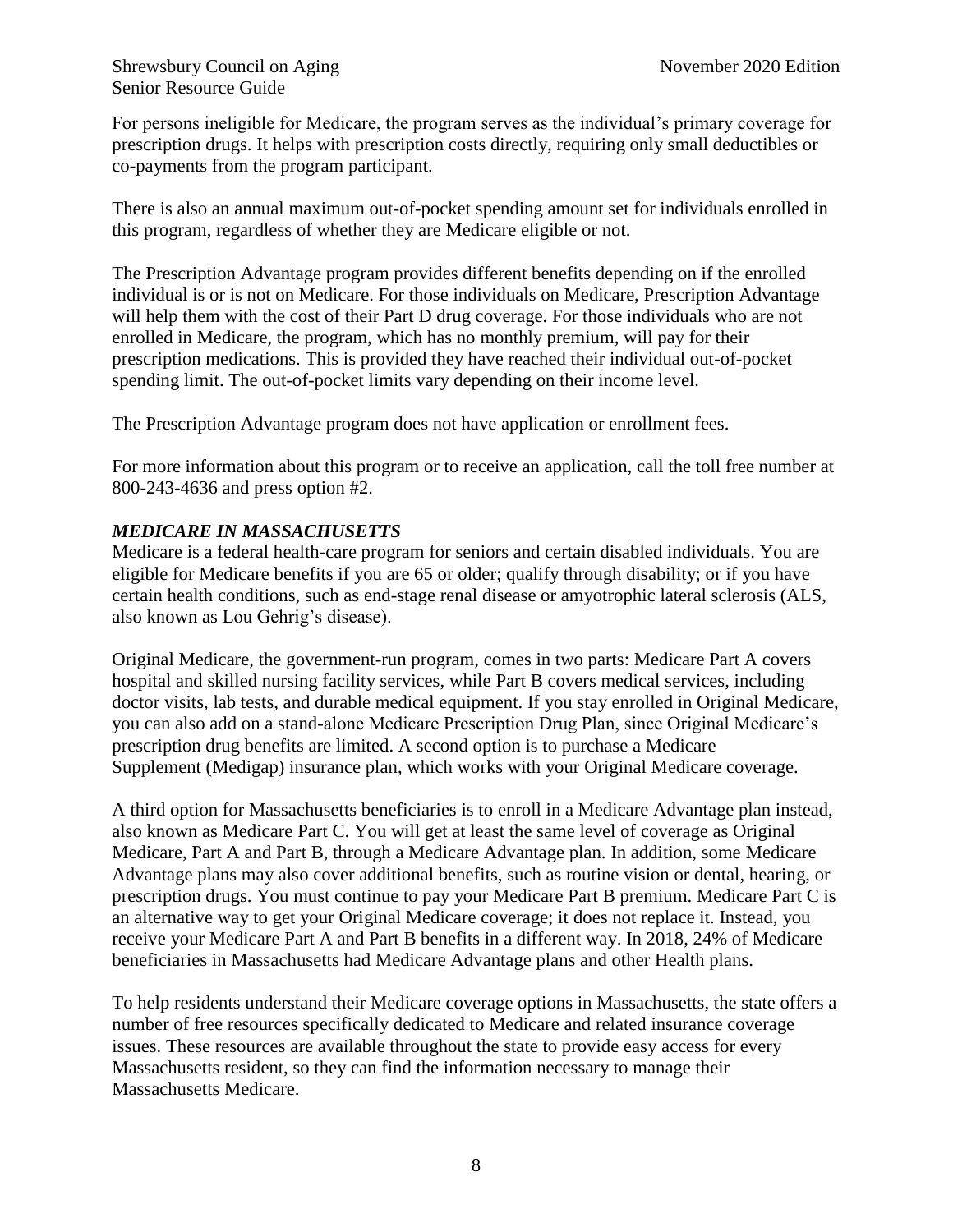#### <span id="page-8-0"></span>*MEDICARE RESOURCES IN MASSACHUSETTS*

Executive Office of Elder Affairs: This state office was created to support the needs of seniors living in Massachusetts. The office provides a variety of programs and services for seniors to promote their independence and well-being. The Executive Office of Elder Affairs includes a number of specialized programs that offer information about Medicare options in Massachusetts:

- **SHINE - 1-800-243-4636 -** Serving the Health Information Needs of Everyone, also known as SHINE, is a statewide program that provides insurance information and counseling to Massachusetts residents, including seniors with Medicare.
- **Prescription Advantage - 800-243-4636, press 2 -** This program provides supplemental prescription drug insurance for Massachusetts Medicare beneficiaries with limited income. If you are a Medicare beneficiary, Prescription Advantage acts as a secondary payer and can help with certain Medicare prescription drug costs, such as cost sharing. Participation in the program is based on income eligibility.
- **Massachusetts Medicaid - 800-841-2900 -** Medicare beneficiaries in Massachusetts with limited income may qualify for help with certain Medicare costs. Medicare Savings Programs are run through state Medicaid programs and help with costs like premiums, copayments, coinsurance, or deductibles. To find out if you qualify and to apply, contact the Medicaid department in Massachusetts.

#### <span id="page-8-1"></span>*EXECUTIVE OFFICE FOR HEALTH AND HUMAN SERVICES* **617-573-1600**

This office oversees dual enrollment for both Medicare and Medicaid for qualifying individuals. If you are a disabled Massachusetts resident with Medicare, you may be eligible for One Care, a state health plan that combines Medicare coverage with MassHealth (the state's Medicaid program). One Care gives disabled Medicare beneficiaries the option to get expanded health-care coverage under MassHealth through one coordinated health plan. To be eligible, you must be between 21 and 64 years old; have Medicare Part A and Part B; and be eligible for Medicare Part D. You must also currently have MassHealth Standard or MassHealth CommonHealth.

## <span id="page-8-2"></span>*MEDICAID*

#### **800-841-2900**

Massachusetts Medicaid (MassHealth) pays for health care for certain low and medium income people living in Massachusetts. MassHealth offers health-care benefits directly or by paying part or all of your health-insurance premiums. MassHealth offers different types of coverage based on your age, whether you are a parent, pregnant, disabled, HIV positive or have breast or cervical cancer, and whether you work for a small employer. MassHealth will decide if you are eligible and give you the most complete coverage that you qualify for.

In order to qualify for this benefit program, you must be a resident of the state of Massachusetts, a U.S. national, citizen or qualified noncitizen in need of health care/insurance assistance, whose financial situation would be characterized as low income or very low income.

To receive MassHealth, you may apply online or call MassHealth Customer Service to apply by phone or to request an application at 800-841-2900.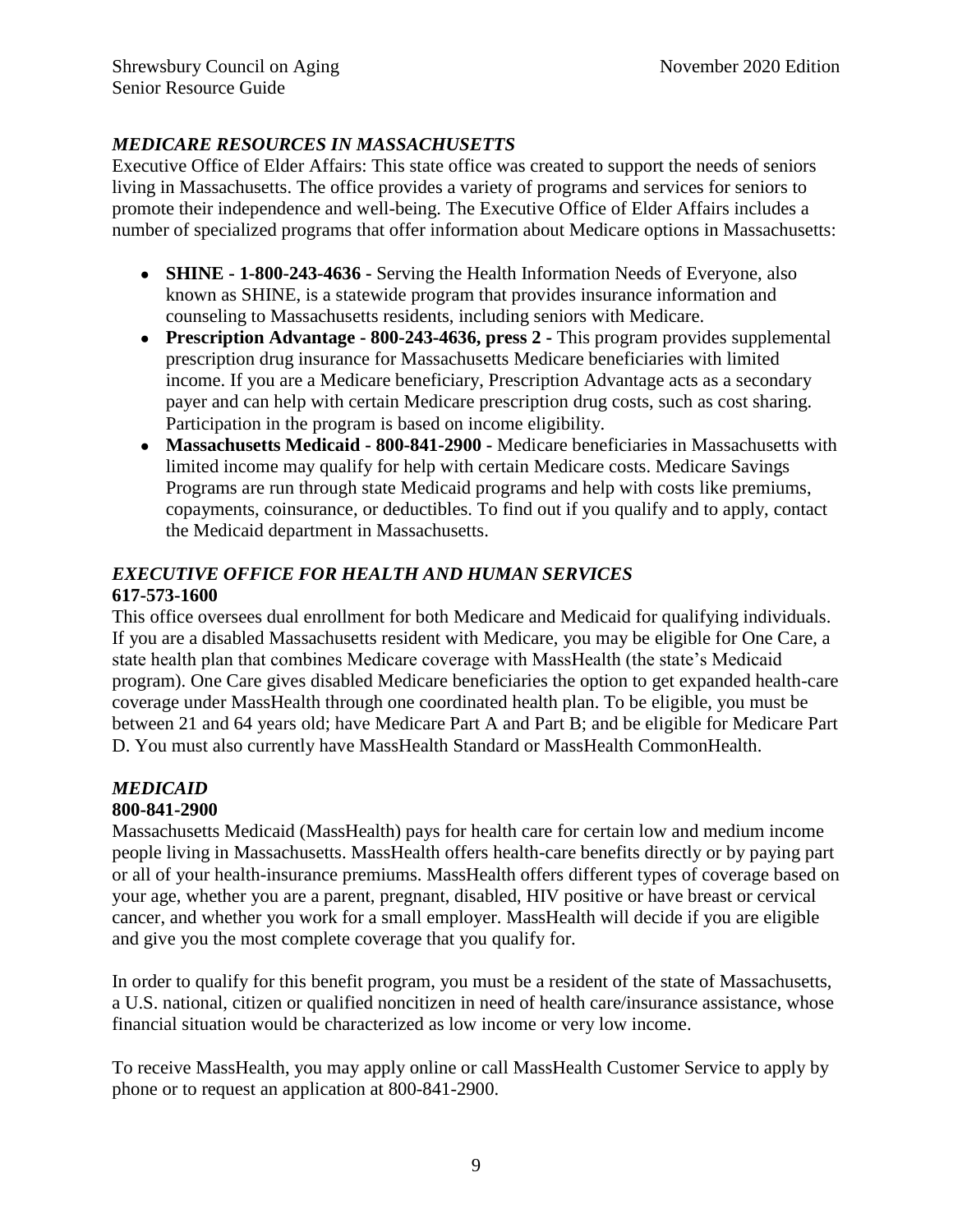#### <span id="page-9-0"></span>*Worcester MA Medicaid – Food Stamp – Welfare Office* **508-767- 3100**

Worcester MA Medicaid – Food Stamp – Welfare Office administrates your local program under Massachusetts State guidelines. Medicaid provides health care for low-income people. Welfare programs give assistance to those who have little or no income, while Supplemental Nutrition Assistance Program (SNAP) or Food Stamps helps low-income families buy food.

9 Walnut Street**,** Worcester, MA 01608- 508-767-3100

#### <span id="page-9-1"></span>*ALZHEIMER'S & DEMENTIA* **1-800-272-3900**

The Alzheimer's Association leads the way to end Alzheimer's and all other dementia — by accelerating global research, driving risk reduction and early detection, and maximizing quality care and support. They have local chapters across the nation, providing services within each community. Speaking to one of their 24/7 Helpline Specialists is a great way to get an overview of their programs and services as well as suggestions based on the specific information you might need. To speak with someone directly, call the 24/7 Helpline at 1-800-272-3900.

The Alzheimer's Association [24/7 Helpline \(1-800-272-3900\)](https://alz.org/help-support/resources/helpline) is available around the clock, 365 days a year. Through this free service, specialists and master's-level clinicians offer confidential support and information to people living with the disease, caregivers, families and the public.

The MA/NH chapter offers scheduled Care Consultations at no cost to families. Care Consultation can be provided by phone or in person at each [regional offices.](https://alz.org/manh/about_us/contact_us) The goal of a Care Consultation is to help families develop an understanding of a dementia diagnosis, identify available resources, develop strategies for best possible symptom management and communication, and make a plan for the future.

They also have a number of programs for individuals living with mild Alzheimer's disease or a memory disorder and their families or loved ones. In addition to support groups and education programs, they offer Alz MeetUps, which are small, organized group activities that are designed to connect individuals living with mild memory loss through enjoyable activities.

#### <span id="page-9-2"></span>*MASSACHUSETTS COMMISSION FOR THE BLIND* **508-754-1148**

MCB is the point of entry for vocational and social rehabilitation services for residents of the Commonwealth who are declared legally blind by an eye professional. Under a newly created category, MCB will expand service to qualifying individuals who have low vision with a progressive visual impairment. These services help individuals to work toward independence and full community participation.

Central Massachusetts - 390 Main Street, Suite 620, Worcester, MA 01608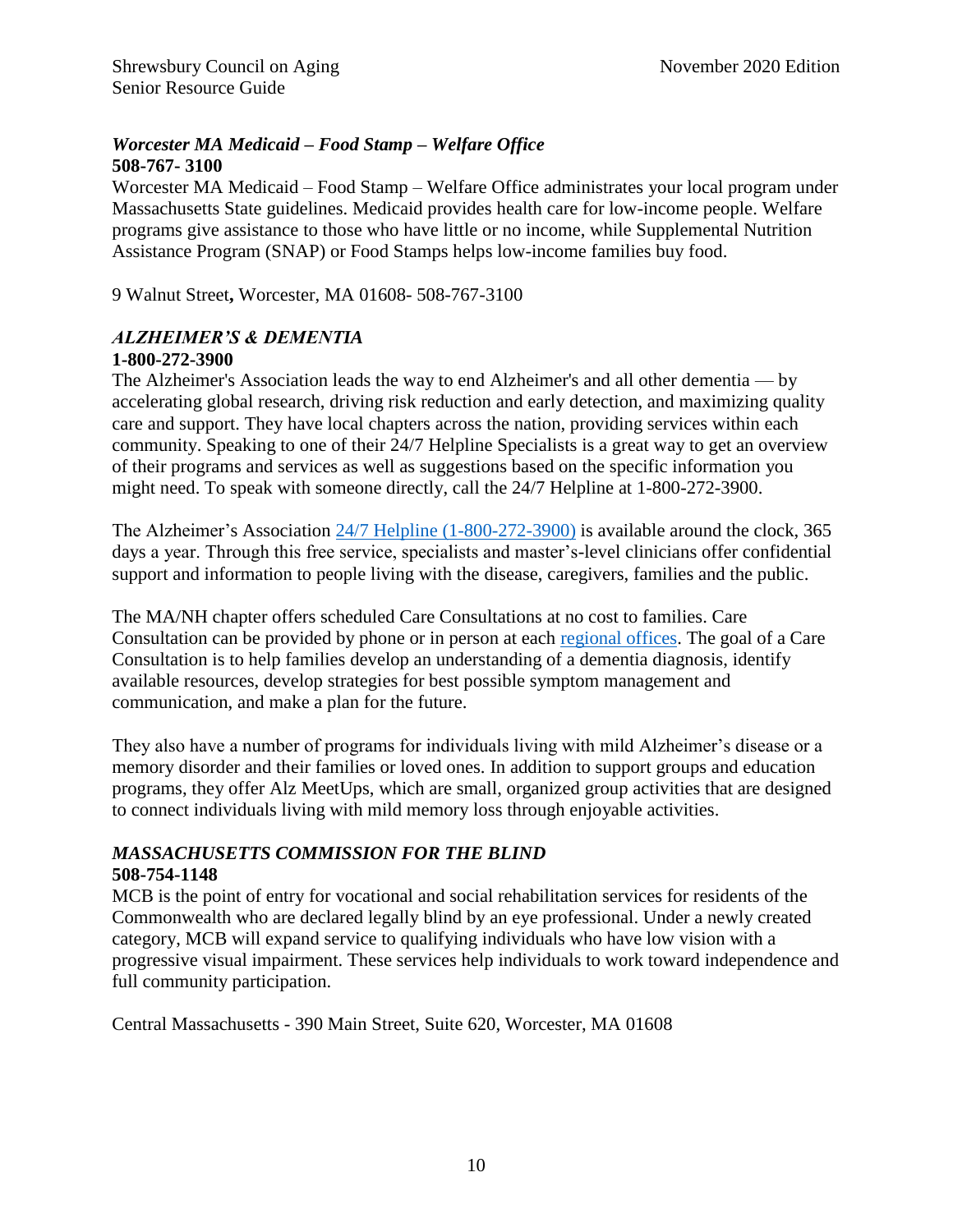## <span id="page-10-0"></span>**NUTRITIONAL BENEFITS FOR SENIORS**

#### <span id="page-10-1"></span>*SENIOR FARMERS MARKET NUTRITION PROGRAM*

The Farmers Market Nutrition Program gives seniors and families coupons to buy fresh fruits and vegetables at farmers markets. Every summer, cities and towns hand out coupons to seniors and WIC families. Senior Nutrition Agencies distribute coupons to eligible seniors in July. Contact your local Council on Aging/ Senior Center.

#### <span id="page-10-2"></span>*MEALS ON WHEELS* **508-756-1545**

Popularly known as "Meals-on-Wheels", this federally sponsored home delivered meal service is a national program administered locally to deliver well-balanced, lunchtime meals to homebound individuals who are at least 60 years of age. Recipients are asked to make a \$2.50 donation per meal to help defray the cost of the meal.

Elder Services of Worcester Area delivers hot lunches to seniors living in Auburn, Barre, Boylston, Grafton, Hardwick, Holden, Leicester, Millbury, New Braintree, Oakham, Paxton, Rutland, Shrewsbury, West Boylston, and Worcester. Meals are delivered Monday through Friday and include regular hot meals, modified meals for diabetics, supper meals and frozen meals, depending upon a client's needs. Kosher and therapeutic meals are available in the City of Worcester and frozen therapeutic meals are available in all towns. For information about Meals on Wheels, contact Elder Services of Worcester Area's Information & Referral Department at 508-756-1545.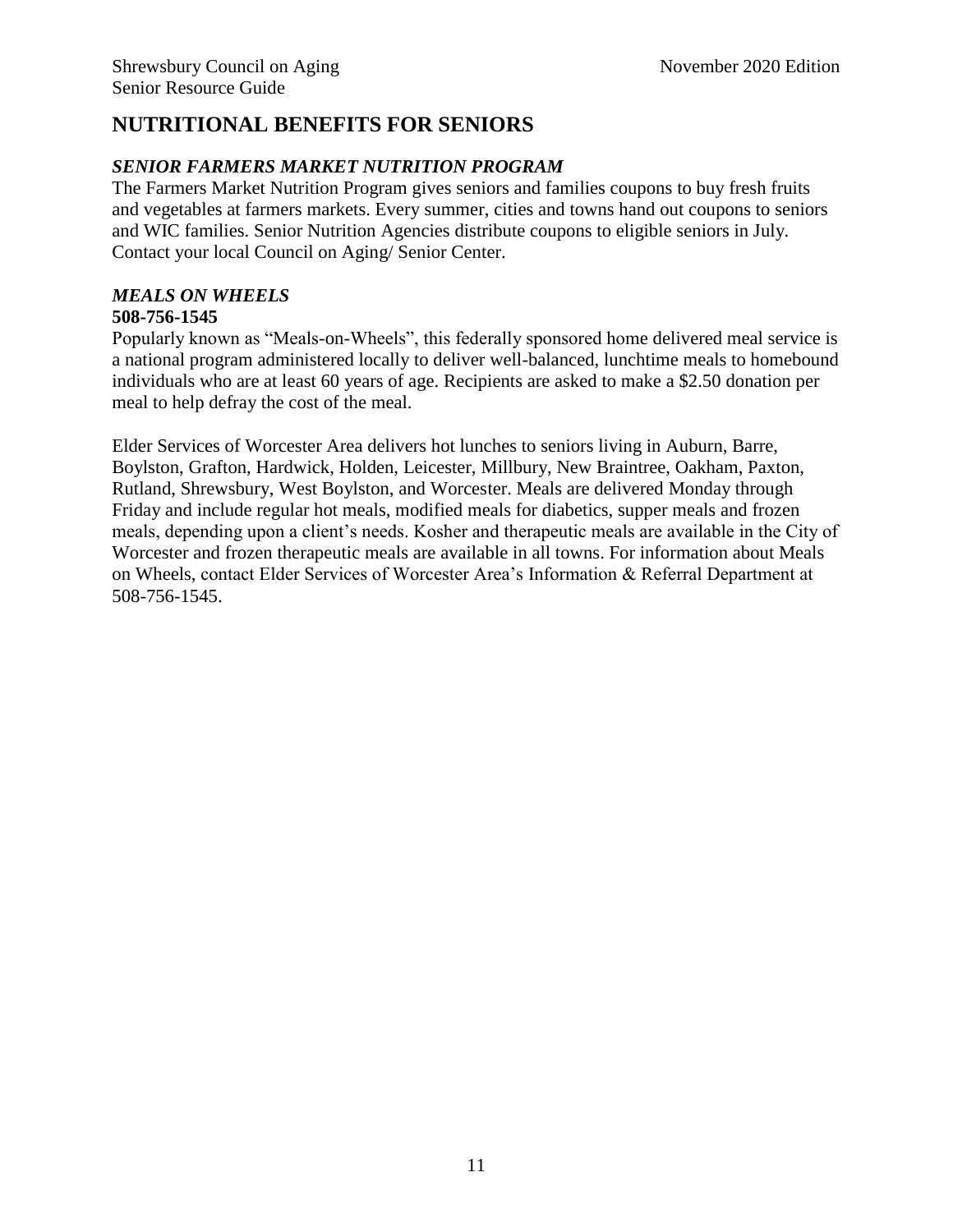## <span id="page-11-0"></span>**HOUSING OPTIONS**

#### <span id="page-11-1"></span>*NURSING HOMES/ ASSISTED LIVING NEAR SHREWSBURY*

[Shrewsbury Nursing and Rehabilitation Center](https://www.senioradvice.com/providers/view/shrewsbury-nursing-and-rehabilitation-center-shrewsbury-ma) 40 Julio Drive Shrewsbury, MA 01545 855-221-7955 [https://www.senioradvice.com/providers/view/shrewsbury-nursing-and-rehabilitation-center](https://www.senioradvice.com/providers/view/shrewsbury-nursing-and-rehabilitation-center-shrewsbury-ma)[shrewsbury-ma](https://www.senioradvice.com/providers/view/shrewsbury-nursing-and-rehabilitation-center-shrewsbury-ma)

[Benchmark Senior Living at Shrewsbury Crossings](https://www.senioradvice.com/providers/view/benchmark-senior-living-at-shrewsbury-crossings-shrewsbury-ma) 311 Main Street Shrewsbury, MA 01545 508-224-5130 [https://www.senioradvice.com/providers/view/benchmark-senior-living-at-shrewsbury](https://www.senioradvice.com/providers/view/benchmark-senior-living-at-shrewsbury-crossings-shrewsbury-ma)[crossings-shrewsbury-ma](https://www.senioradvice.com/providers/view/benchmark-senior-living-at-shrewsbury-crossings-shrewsbury-ma)

[Notre Dame Health Care](https://www.senioradvice.com/providers/view/notre-dame-long-term-care-center-worcester-ma) 559 Plantation Street Worcester, MA 01605 508-221-7955 <https://www.senioradvice.com/providers/view/notre-dame-long-term-care-center-worcester-ma>

[Beaumont at Northborough](https://www.senioradvice.com/providers/view/beaumont-at-northborough-northborough-ma) 238 West Main Street Northborough, MA 01532 508-221-7955 <https://www.senioradvice.com/providers/view/beaumont-at-northborough-northborough-ma>

[Worcester Health Center](https://www.senioradvice.com/providers/view/worcester-health-center-worcester-ma) 25 Oriol Drive Worcester, MA 01605 508-224-5130 <https://www.senioradvice.com/providers/view/worcester-health-center-worcester-ma>

[Coleman House](https://www.senioradvice.com/providers/view/coleman-house-northborough-ma) 112 West Main Street Northborough, MA 01532 508-238-4376 <https://www.senioradvice.com/providers/view/coleman-house-northborough-ma>

[Knollwood Nursing Center](https://www.senioradvice.com/providers/view/knollwood-nursing-center-worcester-ma) 87 Briarwood Circle Worcester, MA 01606 508-240-2530 <https://www.senioradvice.com/providers/view/knollwood-nursing-center-worcester-ma>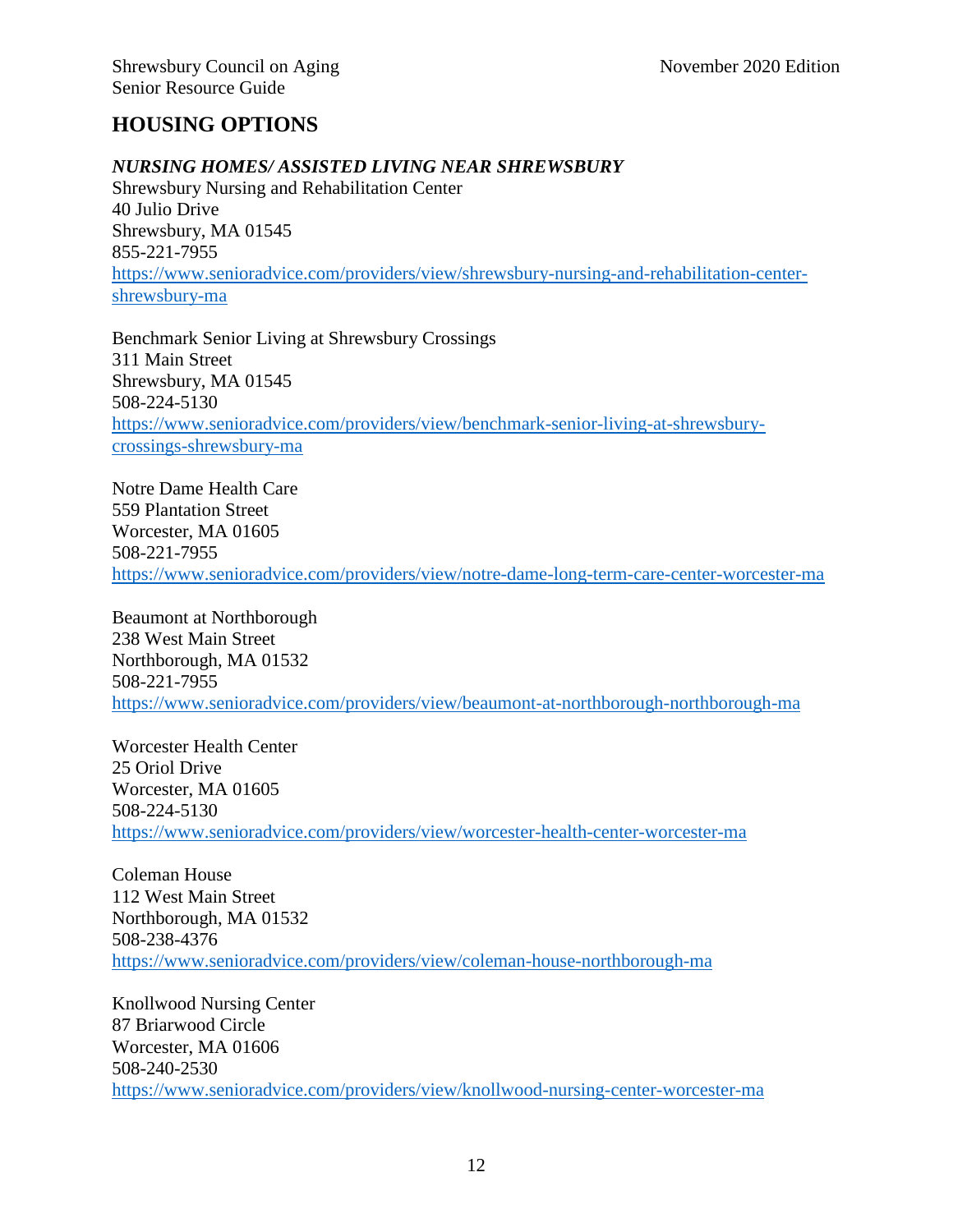[Whitney Place at Westborough](https://www.senioradvice.com/providers/view/whitney-place-and-whitney-suites-westborough-ma) 5 Lyman Street Westborough, MA 01581 508-222-1541 [https://www.senioradvice.com/providers/view/whitney-place-and-whitney-suites-westborough](https://www.senioradvice.com/providers/view/whitney-place-and-whitney-suites-westborough-ma)[ma](https://www.senioradvice.com/providers/view/whitney-place-and-whitney-suites-westborough-ma)

[Beaumont Rehab and Skilled Nursing Center -](https://www.senioradvice.com/providers/view/beaumont-rehab-and-skilled-nursing-center-westborough-westborough-ma) Westborough 3 Lyman Street Westborough, MA 01581 508-241-4685 [https://www.senioradvice.com/providers/view/beaumont-rehab-and-skilled-nursing-center](https://www.senioradvice.com/providers/view/beaumont-rehab-and-skilled-nursing-center-westborough-westborough-ma)[westborough-westborough-ma](https://www.senioradvice.com/providers/view/beaumont-rehab-and-skilled-nursing-center-westborough-westborough-ma)

[Worcester Rehabilitation and Health Care Center](https://www.senioradvice.com/providers/view/worcester-rehabilitation-and-health-care-center-worcester-ma) 119 Providence Street Worcester, MA 01604 508-240-2530 [https://www.senioradvice.com/providers/view/worcester-rehabilitation-and-health-care-center](https://www.senioradvice.com/providers/view/worcester-rehabilitation-and-health-care-center-worcester-ma)[worcester-ma](https://www.senioradvice.com/providers/view/worcester-rehabilitation-and-health-care-center-worcester-ma)

The Residence at Orchard Grove 258 Walnut Street Shrewsbury, MA 01545 508-841-5735

#### <span id="page-12-0"></span>*SENIOR HOUSING*

<span id="page-12-1"></span>**Shrewsbury Housing Authority** 36 North Quinsigamond Ave., Shrewsbury, MA 01545 - 508-757-0323

#### **Elder Services of Worcester Area**

508-756-1545

#### <span id="page-12-2"></span>**Supportive Housing**

Supportive Housing combines housing with services for older adults and people with disabilities. Supportive Housing Coordinators:

- Help residents access community resources
- Work with the local housing authority
- Oversee a 24/7 emergency response system
- Arrange meals
- Plan social activities

Supportive Housing Coordinators also manage issues that arise in housing to foster stability and a sense of community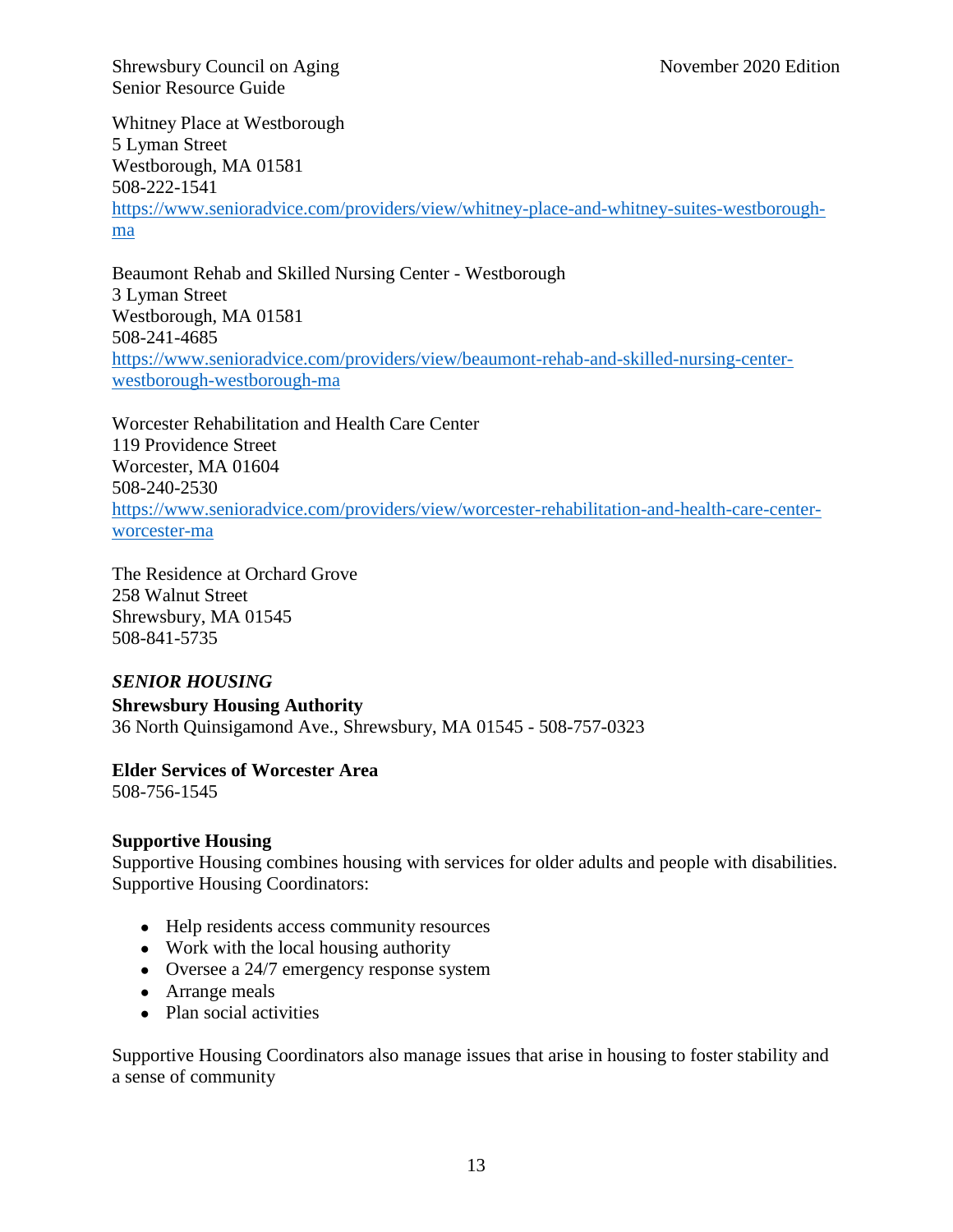The private apartments include a bedroom, bathroom, and kitchen/dining area. Residents have a lease with the local Housing Authority that runs the building. There are 41 Supportive Housing sites around the state with 6,060 units available.

#### **Supportive Housing Eligibility**

To be eligible for Supportive Housing you must be either:

- "Elderly" as defined by the housing agency (either age 60 and older or 62 and older, depending on the type of housing), or
- Have a documented disability

You must meet the financial eligibility guidelines and pass any housing authority screening (e.g., criminal records, housing history, etc.).

#### <span id="page-13-0"></span>**Congregate Housing**

Congregate Housing is a shared living arrangement that combines housing and services for older adults and people with disabilities.

Congregate Housing Coordinators:

- Help residents access community resources
- Manage issues that arise from shared living
- Plan social activities

Coordinators work with the housing providers to ensure a stable environment and to foster a sense of community. Congregate Housing does not offer 24-hour care or supervision. At every site, each resident must have their own bedroom. Residents may share kitchen, dining, and bathroom facilities.

There are currently 43 Congregate Housing sites in Massachusetts with the capacity to house 561 residents.

#### **Congregate Housing Eligibility**

To be eligible for Congregate Housing you must be either:

- "Elderly" as defined by the housing agency (either age 60 and older or 62 and older, depending on the type of housing)
- Non-elderly and disabled (with a documented disability)

You must meet the financial eligibility guidelines for the housing and pass any screening criteria (e.g., criminal records, housing history, etc.) used by the housing agency to process applicants.

Finally, you must:

• Be able to take part in a shared living environment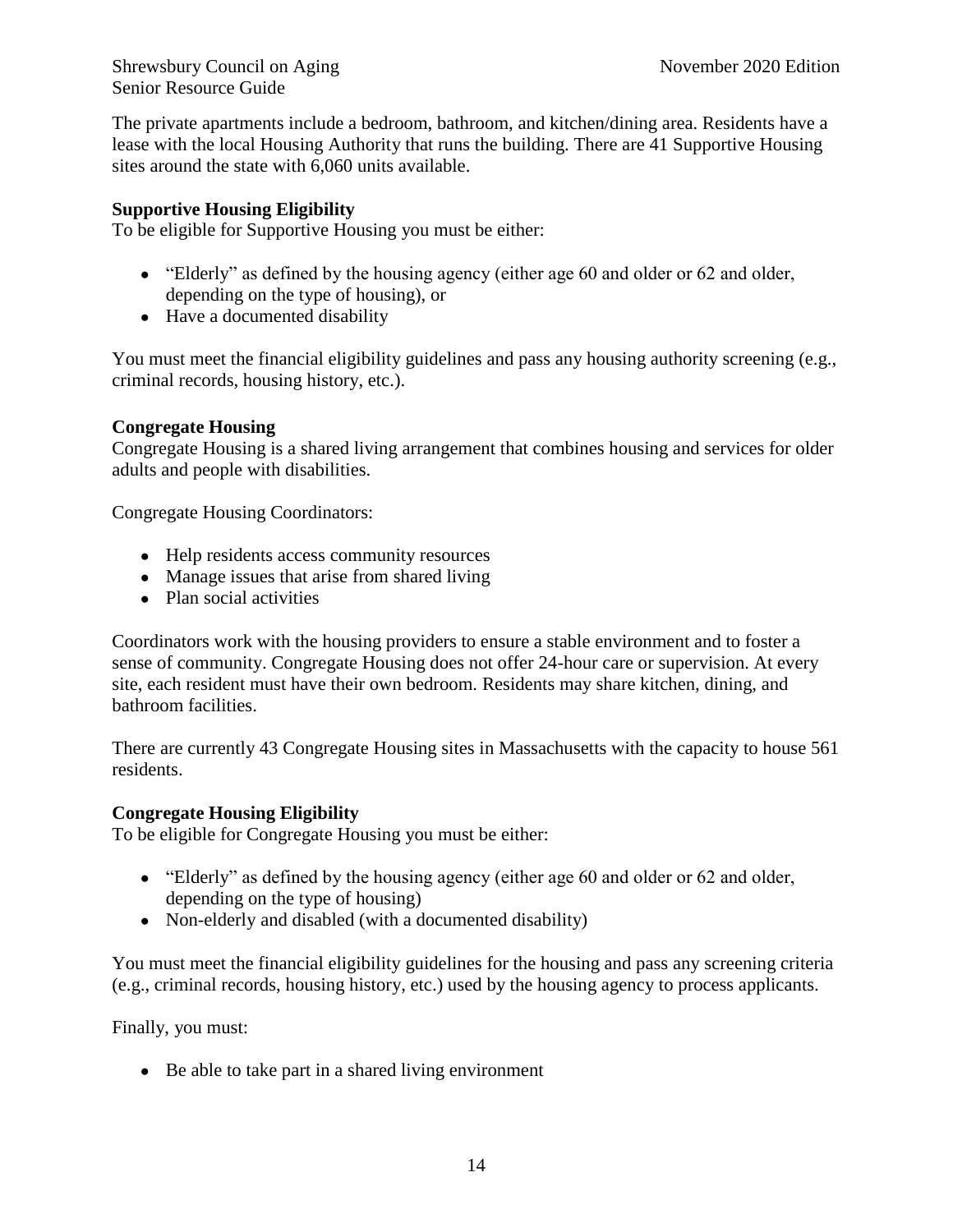- Be capable of independent living and not need 24-hour care to carry out activities of daily living
- Be medically stable and oriented to person, place, and time
- Not exhibit behaviors that would be a disturbance to other Congregate Housing residents.

#### <span id="page-14-0"></span>*PUBLIC HOUSING*

Shrewsbury Housing Authority (508-757-0323) is a politic, corporate and duly organized public housing agency. State and Federal lawmakers promulgate rules and regulations by which the housing authority must abide. The authority's funding is received directly from state and federal agencies.

#### <span id="page-14-1"></span>*RENTAL VOUCHERS*

Rental assistance programs provide financial rental assistance to low-income persons renting apartments on the private market.

What is required to apply for a rental voucher:

You need to determine if you are applying for a mobile voucher, a project based voucher or both. With a mobile voucher, you need to find a housing unit on the private market. A project-based voucher is tied to one housing unit and can only be used at that address.

#### <span id="page-14-2"></span>*SHREWSBURY HOUSING AUTHORITY*

36 North Quinsigamond Avenue, Shrewsbury, MA 01545 508-757-0323

#### <span id="page-14-3"></span>*VA SUPPORTIVE HOUSING (VASH)*

1-877-4AID-VET This is a federal voucher program for eligible Veterans. Apply at your local Veteran's Administration Hospital. You can find more information by calling 1-877-4AID-VET.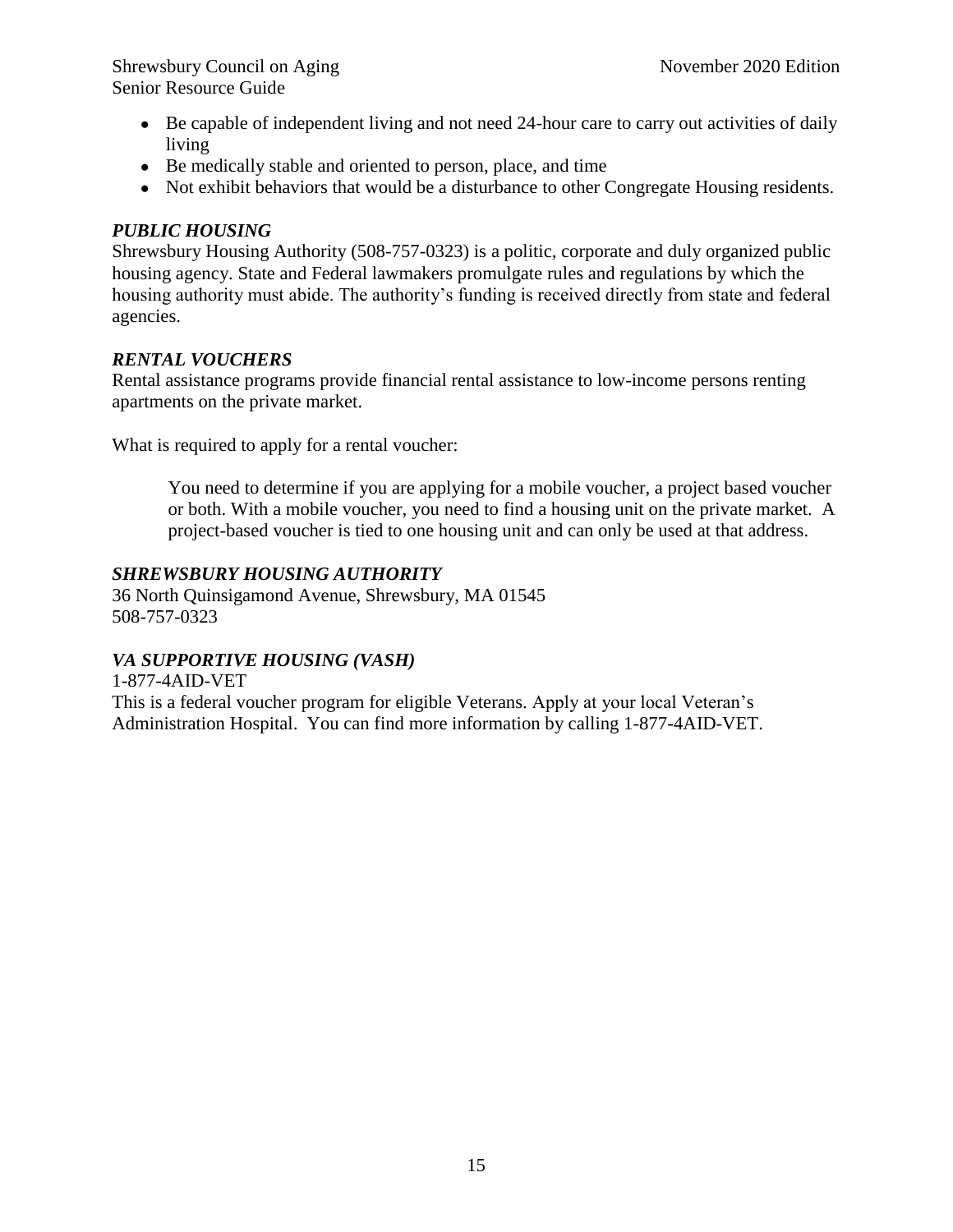## <span id="page-15-0"></span>**SERVICES FOR SENIORS**

#### <span id="page-15-1"></span>*MASSACHUSETTS HOME CARE SERVICES FOR SENIORS* **1-800-243-4636**

The Home Care Program provides care management and in-home support services to help eligible elders in Massachusetts successfully age in place. Eligibility for the Home Care Program is based on age, residence, income, and ability to carry out daily tasks such as bathing, dressing and meal preparation. Call 1-800-243-4636 to get additional information about the services listed below.

- Adaptive housing/equipment
- Adult day health
- Alzheimer's / dementia coaching
- Behavioral health services
- Certified Older Adult Peer Specialists (COAPS)
- Chore services
- Companion services
- Complex Care Training and Oversight
- Dementia day care
- Emergency shelter
- Evidence Based Education Programs
- Family caregiver support program
- Goal Engagement
- $\bullet$  Grocery shopping/delivery
- Home based wandering response systems
- Home delivered meals
- Home delivery of pre-packaged medication
- Home health services
- Home Safety –Independence Evaluation
- Homemaker services
- Information and referral
- Laundry service
- Medication dispensing system
- Money management
- Nutritional assessment
- Options counseling
- Orientation and mobility
- Personal care
- Personal emergency response system
- Respite care
- Supportive day care
- Supportive home care aide
- Transitional assistance
- Translation/interpreting service
- Transportation
- Vision rehabilitation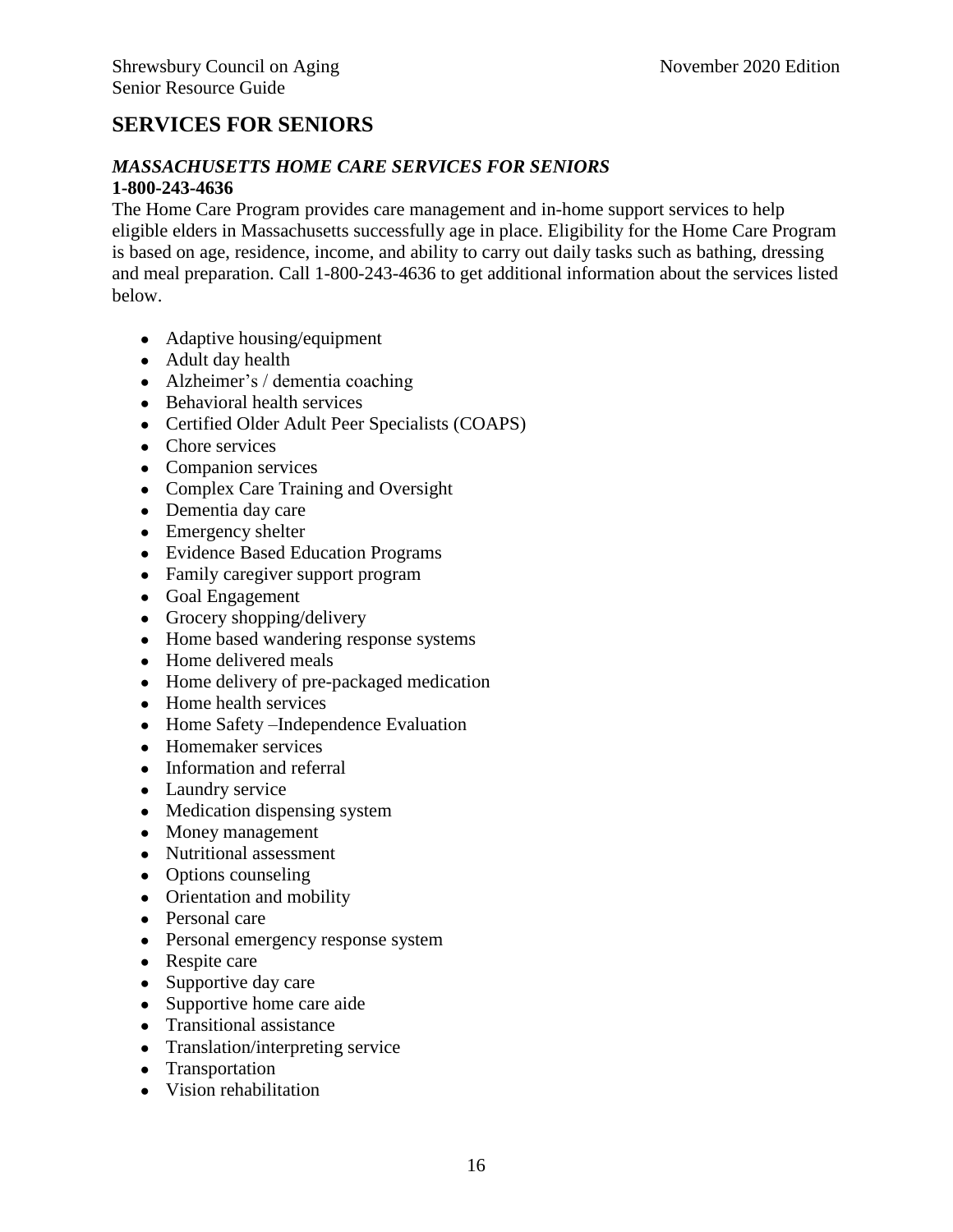ELDER SERVICES OF WORCESTER 67 Millbrook Street, STE 100 Worcester, MA 01606 508-756-1545

#### <span id="page-16-0"></span>*ADULT DAY SERVICES*

Day Care is an excellent option for both caregivers and the person they care for. It gives caregivers an entire day to be alone, work or do errands. It gives the elder important social stimulation and can help alleviate some of the agitation that is unfortunately so common with dementia. ESW, Inc. can sometimes subsidize Day Care costs. They have a complete listing of Day Cares available:

#### **Age Center for the Gathering Tree 508-755-4388**

This adult day care program is available for individuals with dementia.

#### **The Elder Service Plan at Fallon (Dementia) 508-852-2026**

This innovative day care is the only one of its kind in the area, and you need not be a member of Fallon to participate. This adult day health program is more involved than social day care and is all-inclusive. Even the frailest people are able to attend, as they can handle nursing home eligible participants.

## **The Westborough Connection**

#### **508-836-3378**

Formerly run by the Assabet Valley VNA, this adult day health program provides a variety of social and health services to its participants, and offers special support to caregivers who need help

#### <span id="page-16-1"></span>*TRANSPORTATION OPTIONS*

Seniors who are in need of transportation can choose from three forms of service:

- ADA (Americans with Disabilities Act) van service
- Regular van service
- [Worcester Regional Transit Authority \(WRTA\)](http://www.therta.com/)

#### <span id="page-16-2"></span>**Council on Aging Transportation Services 508-841-8640**

Shrewsbury Council on Aging offers Regular and ADA van service that are available to qualified town residents who are elderly and/or disabled.

Under the ADA Civil Rights Law, individuals who qualify are entitled to equal or comparable service to what they would receive if they were able to use a WRTA city bus. Since the COA has two vans, trips are also available to Westborough and for group outings.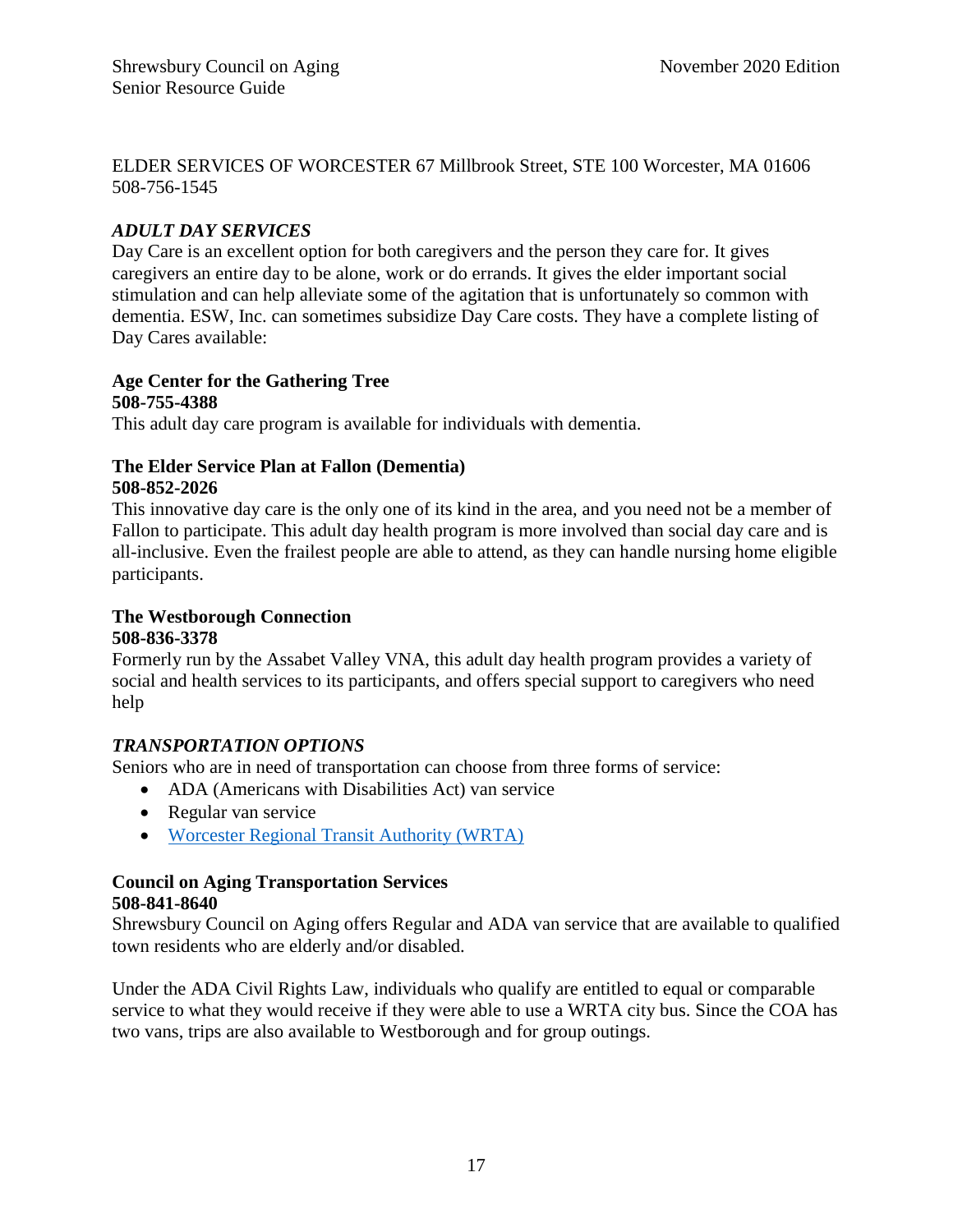#### <span id="page-17-0"></span>*FAMILY CAREGIVER SUPPORT PROGRAM* **844-422-6277**

Are you caring for an older family member? Are you a grandparent (55+) caring for a grandchild? Or a relative (55+) caring for an individual with a disability? The Family Caregiver Support Program may be able to help you. Find out more by calling 844-422-6277 and asking to speak with a Caregiver Specialist.

Elder Services of Worcester 67 Millbrook Street, STE 100 Worcester, MA 01606 508-756-1545

Central Mass Agency on Aging 360 West Boylston St. West Boylston, MA 01583 508-852-5539

#### <span id="page-17-1"></span>*SHREWSBURY YOUTH AND FAMILY SERVICES* **508-845-6932**

The mission of Shrewsbury Youth and Family Services, Inc. (SYFS) is to provide counseling and other supportive services to members of our community.

#### <span id="page-17-2"></span>*SOUTH MIDDLESEX OPPORTUNITY COUNCIL* **508-872-4853**

SMOC'S Mission is to improve the quality of life of low-income and disadvantaged individuals and families by advocating for their needs and rights; providing services; educating the community; building a community of support; participating in coalitions with other advocates and searching for new resources and partnerships.

South Middlesex Opportunity Council, Inc. 7 Bishop Street, Framingham, MA 01702 508-872-4853

Marlborough Resource Center 508-460-9699 Greater Worcester Housing Connection 508-757-8331 Open Pantry Community Services (Springfield) 413-737-5354 Martin Luther King, Jr. Opportunity Center 508-756-6330 Lowell Transitional Living Center 978-458-9888 Child Care & Head Start 508-820-8380 WIC (Women Infants, Children Nutrition) Framingham 508-620-1445 Marlborough 508-481-1605 Waltham 781-642-7194 Behavioral Health Service (Mental health and substance abuse) Framingham 508-879-2250, Marlborough 508-480-0092 Voices Against Violence 508-820-0834 Emergency Hot Line 508-626-8686, (Toll Free) Hot Line 800-593-1125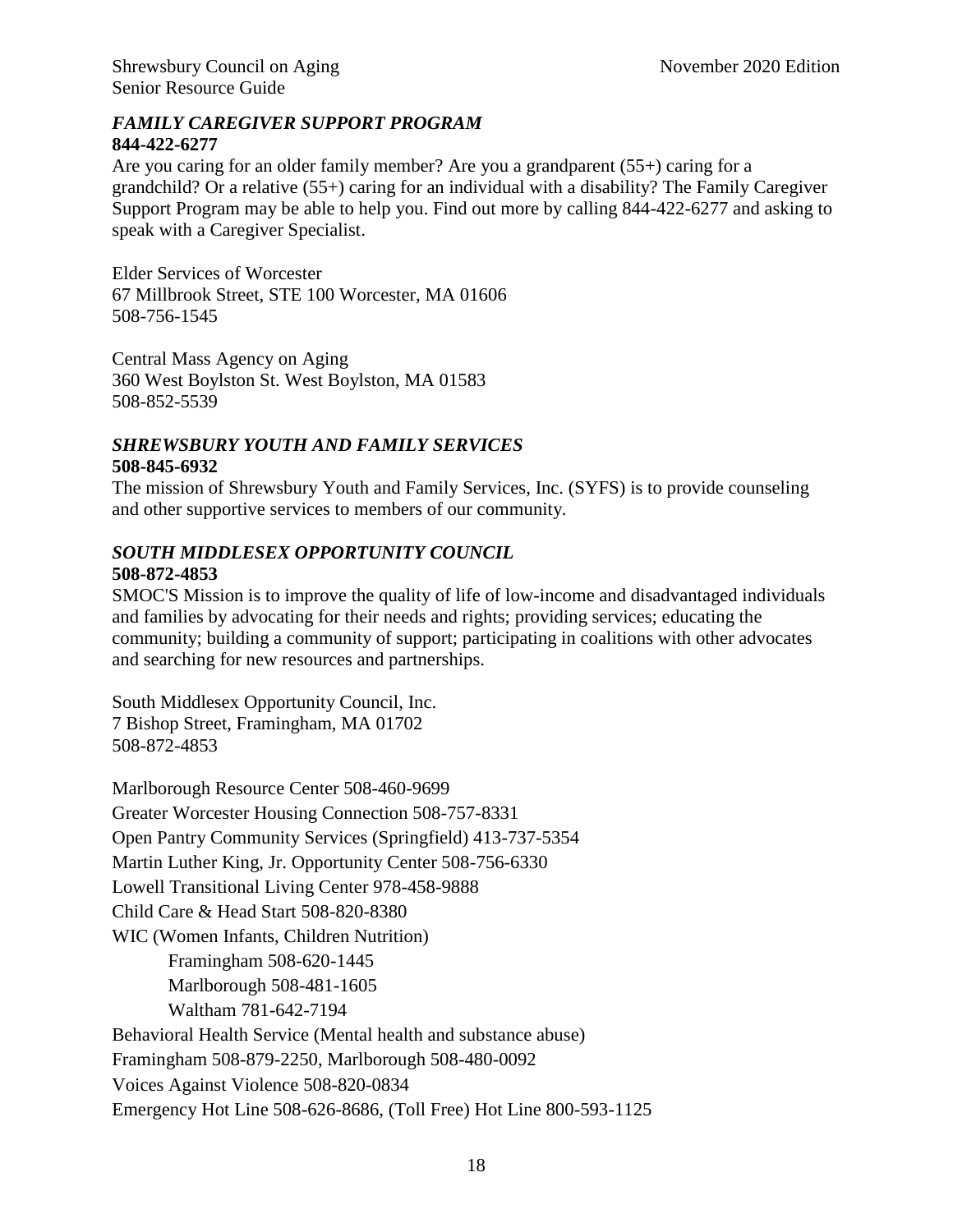Housing Services Center 508-872-0765 SMOC Housing 508-879-6691 Energy & Financial Assistance 508-620-1230, (Toll Free) 800-286-6776 Rental Assistance 508-620-2335 Common Ground Resource Center 508-620-2690 SMOC Financial Services (844)766-2737 or 844-SMOCSFS Employment and Education Services 508-620-2677 Administrative Office 508-620-2300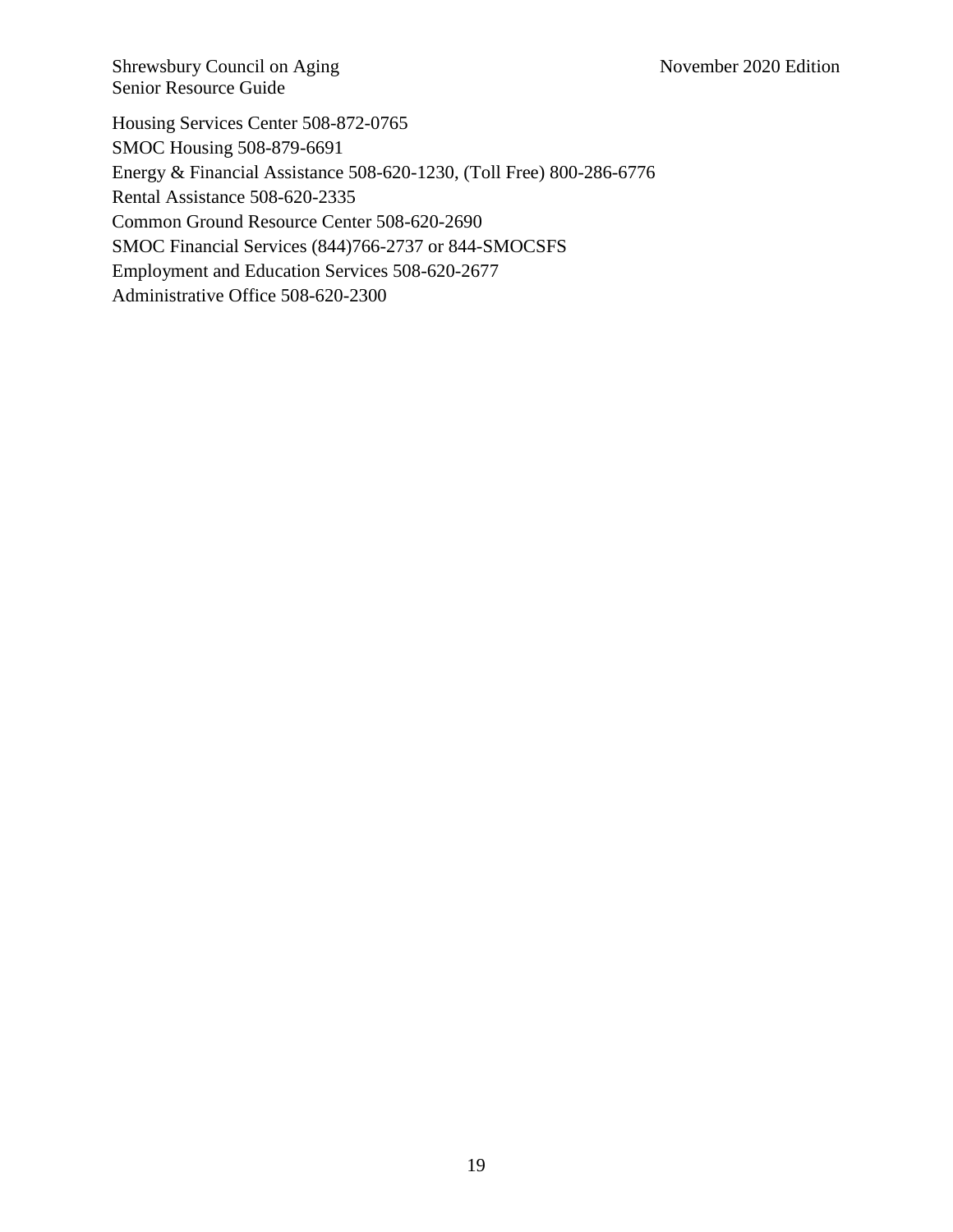## <span id="page-19-0"></span>**RESOURCES FOR SENIORS AND THE LAW**

### <span id="page-19-1"></span>*CRIME*

Crime is an issue that deserves the attention of all citizens. You should take certain precautions to protect yourself and your home. Some suggestions are as follows:

- Do not automatically open your door to salesmen or repairmen
- Keep outside doors locked
- Do not allow strangers to use your phone. Instead you can place the call for assistance for them
- If you receive many wrong number calls, contact the police
- When away from home temporarily, be sure your house looks lived-in
- Do not leave keys under doormat or inside a mailbox, over a doorway or in other obvious places
- If you will be away from your home for a prolonged time, discontinue deliveries or notify the post office to forward your mail

**Shrewsbury Police Station** for Emergency call 911 508-845-4681

## <span id="page-19-2"></span>*REPORTING ELDER ABUSE & NEGLECT*

#### **(800) 922-2275**

Elder Abuse reports can be filed 24 hours a day either online (see instructions below) or by phone at (800) 922-2275. Elder abuse includes physical, sexual, and/or emotional abuse, caretaker neglect, and financial exploitation and self-neglect. Elder Protective Services can only investigate cases of abuse where the person is age 60 and over and lives in the community. To report abuse of a person with a disability under the age of 60, call the Disabled Persons Protection Commission at (800) 426-9009. To report abuse of a person by nursing home or hospital, call the Department of Public Health at (800) 462-5540. Call 911 or local police if you have an emergency or life-threatening situation.

#### <span id="page-19-3"></span>*REPORTING ELDER ABUSE & FRAUD* **1-800-922-2275**

Elder financial abuse is the illegal or improper use of an elder's money by a family member, friend, neighbor, acquaintance or stranger. Individuals over the age of 60 make up the largest growing segment of our population. This age group may be at risk for abuse, and are often targeted by dishonest people. One of the most devastating and unrecognized forms of abuse is financial abuse.

The Division of Banks (DOB) recommends your financial institution assign a person to report suspected elder financial abuse. By assigning one person responsible for reporting, your institution can reduce the chances of violating consumer confidentiality. The DOB also recommends your institution's front line staff receive training on how to spot elder financial abuse.

Notify your institution's point person to report the suspected financial abuse using the Elder Abuse Hotline 1-800-922-2275.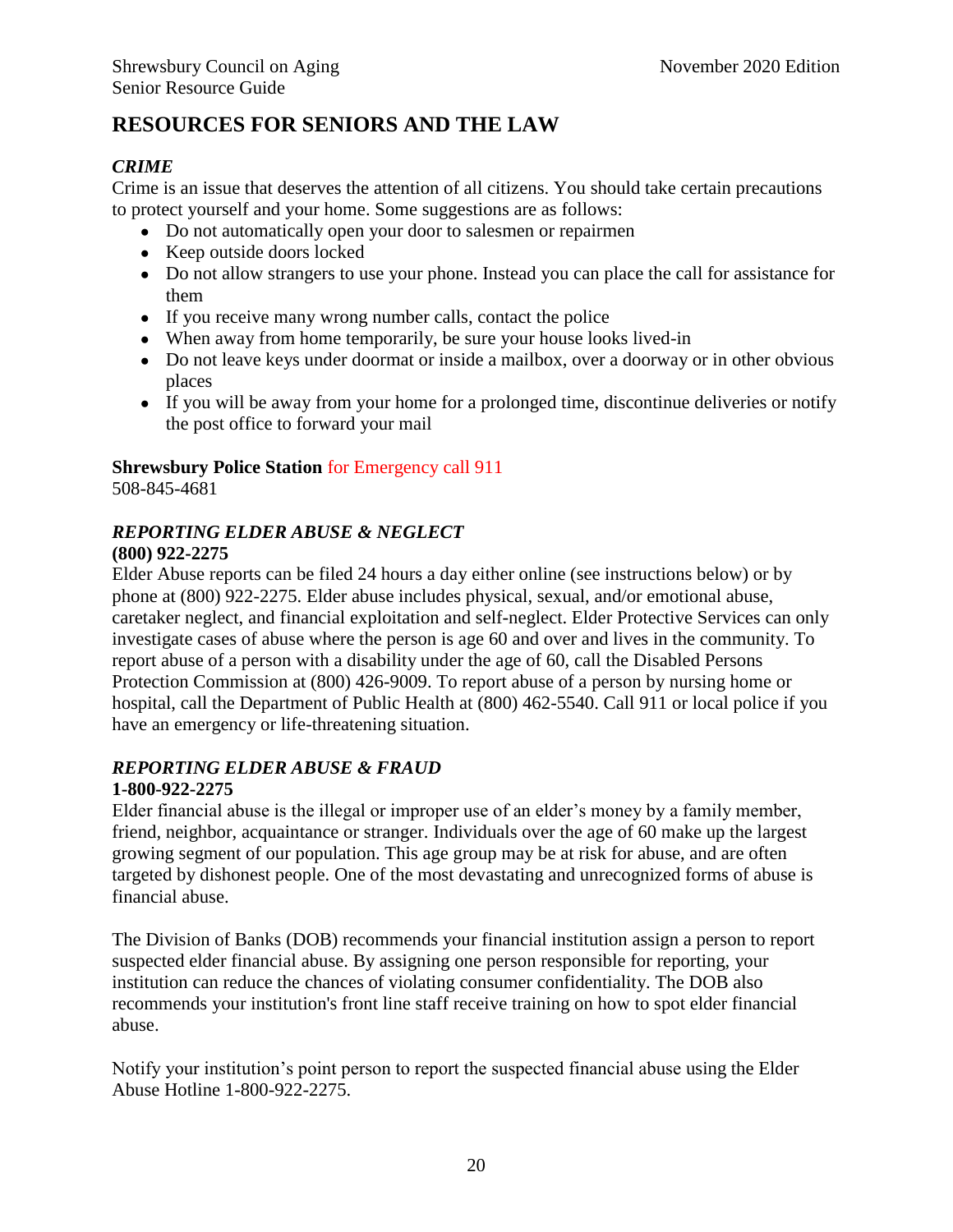## <span id="page-20-0"></span>**WORKFORCE AND VOLUNTEERING**

#### <span id="page-20-1"></span>*VOLUNTEER PROGRAMS*

#### **Senior Tax Work-off Program- (508) 841-8640**

The Senior Citizen Tax Work-Off Program is open to seniors (60 years of age and older) who own property and pay real estate taxes to the Town of Shrewsbury. The program participant's name must appear on the property deed. Participants must complete 68.2 hours of service in the program year, which runs from March 1<sup>st</sup> to October 31<sup>st</sup>.

A \$750 property tax credit will be applied to the participant's real estate tax bill in the following fiscal year, not current year's property tax bill.

#### <span id="page-20-2"></span>*WORKFORCE*

MassHire Worcester Career Center- 340 Main Street, Suite 400, Worcester, MA 01608 508-799-1600